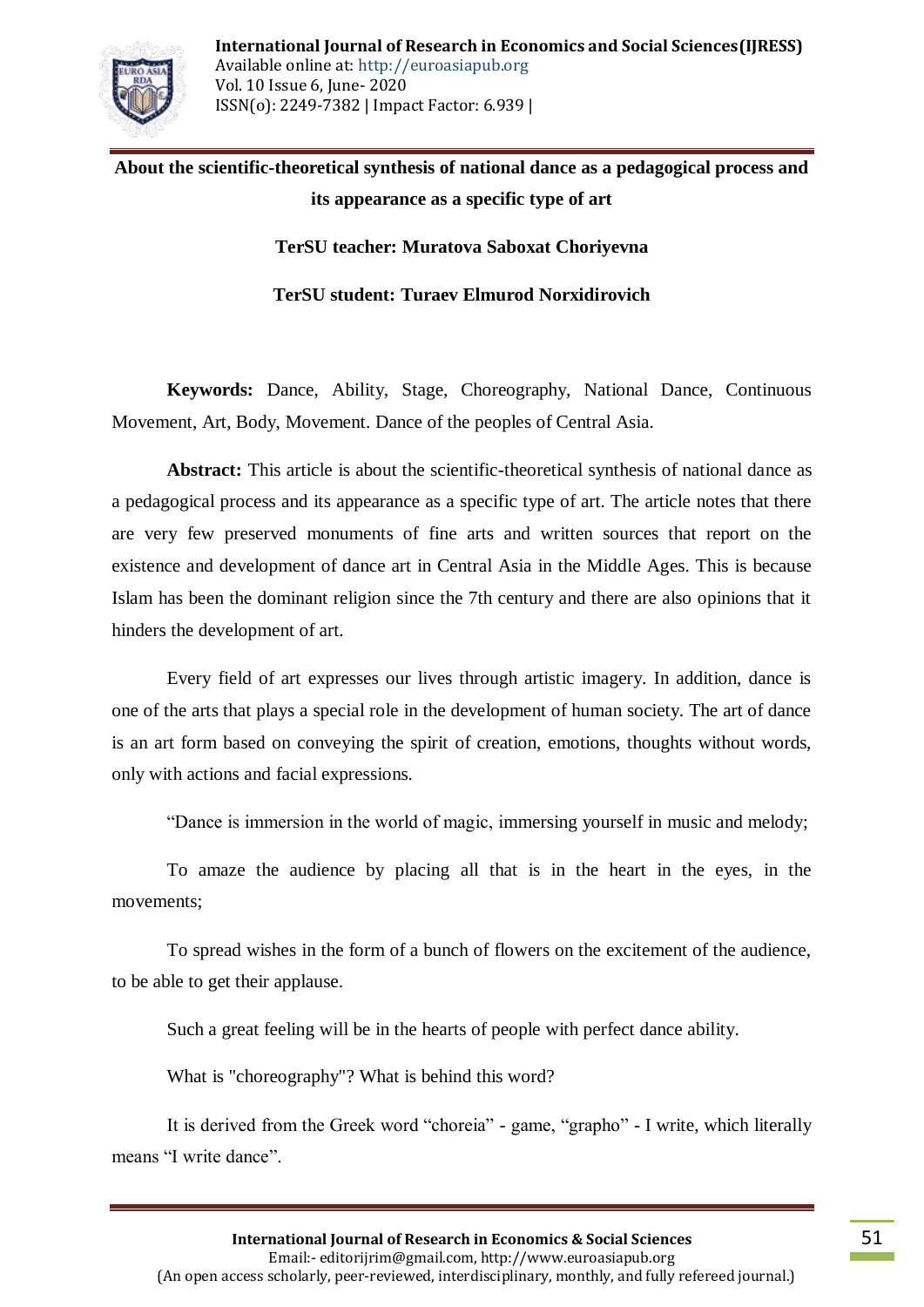

Many people think of choreography as dance.

However, the word choreography has a broad meaning. Developed as a science, the term has been described in two ways:

1. Dance performance - professional dance performance, amateur dance performance based on folk art [1: 8].

Folk dance and stage dance have gone through certain stages in the twentieth century, complementing and influencing each other. Of course, there have been successes, mistakes and losses along the way. Thanks to the creative work and efforts of masters Olim Kamilov, Tamarakhonim, Mukarrama Turgunbaeva, Isokhor Akilov, Kunduz Mirkarimova, Roziya Karimova and other dance masters, the activities of their ensembles, dancers and dancers brought the folk dance heritage to the XXI century. can be emphasized. In this regard, the Decree of the President of the Republic of Uzbekistan dated January 8, 1997 "On the development of the national art of dance and choreography of Uzbekistan" and the Cabinet of Ministers of the Republic of Uzbekistan

Adopted February 21st. Resolution No. 101 was the same. On this basis, the Uzbekraks National Dance Association named after M. Turgunbaeva was established, a special fund was established to provide material and social support and encouragement to creative communities, a special fund was established on the basis of the choreography school, and the Tashkent State National Dance and Choreography School was established. The Higher School of Choreography was established. The Uzbekraks association includes large ensembles Bahor, Zarafshan, Lazgi, Tanovar, Aykulash (Karakalpakstan), Sumalak (Andijan), Lola (Bukhara), Gulira'no (Jizzakh). ), "Momogul" (Kashkadarya), "Samarkand spring", "Guldasta" (Surkhandarya), "Khorezm melodies" ensembles were included [2:51].

Russian choreographer Anna Kulikova describes the art of dance as "dance plays the role of a universal language of understanding, sorrow, communication, teaching, upbringing, comprehension" or "Different aspects of our lives are dance" [3:62].

During the former Soviet era, our national dances began to be artificially incorporated into a mold. The dance professionals who wanted to create this mold mostly tried to do it with confidence in their knowledge and skills. As a result, many of our wonderful dances and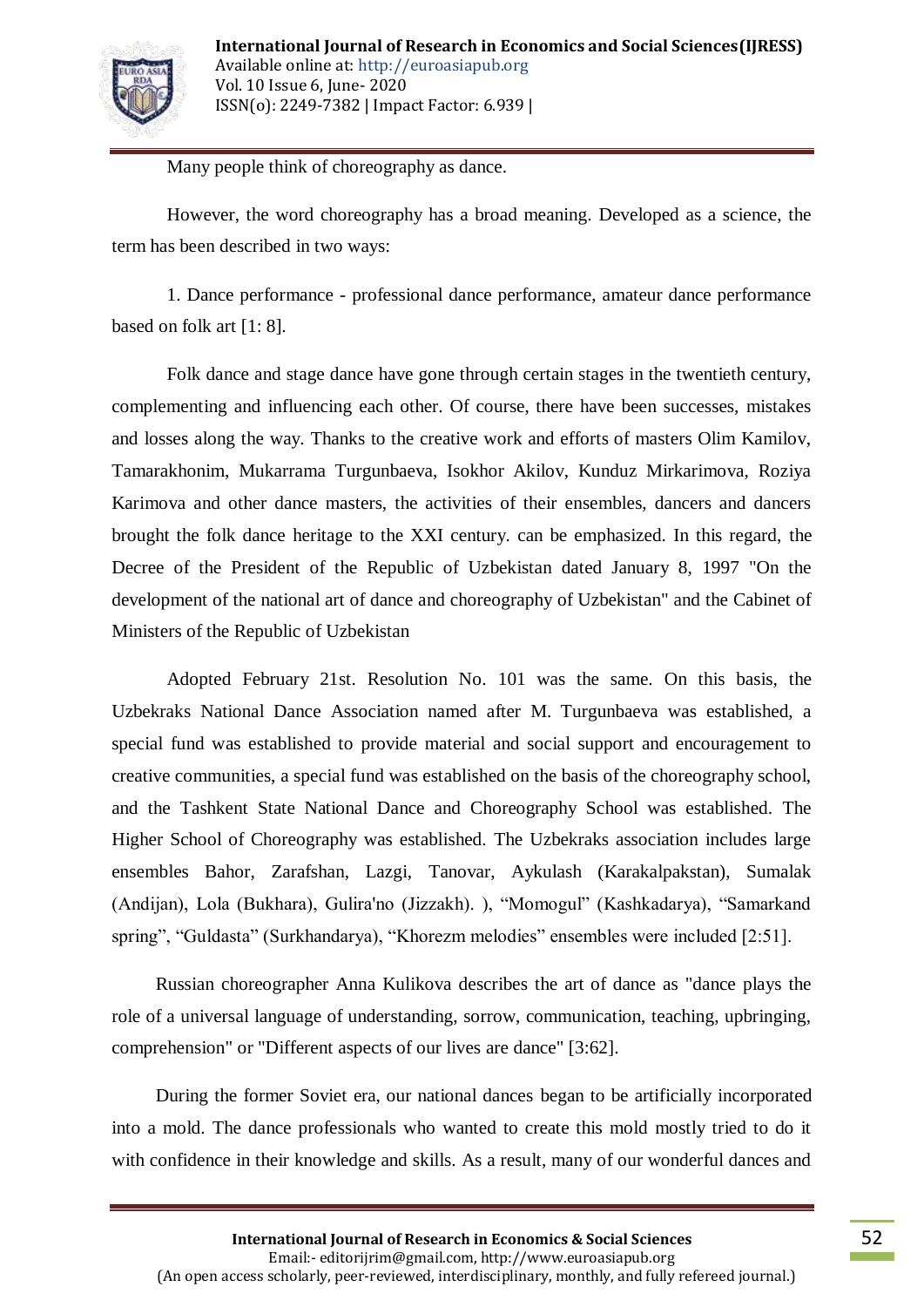

games were left off stage. We can see the opposite. Masters of choreography R.Karimova, L.Avdeeva and others, thanks to their art and collecting skills, contributed to the emergence of our rich dance art in the literature and its imprint on our history [4: 10-11].

Chinese historians of the eighth century have also written remarkable information about the development of the art of dance of the peoples of Central Asia. According to this information, the dancers would be highly valued for their fine arts, and some of them would be gifted to the Chinese rulers as well.

There are very few preserved monuments of fine art and written sources in Central Asia that report the existence and development of the art of dance in the Middle Ages. Because Islam became the dominant religion from the 7th century and hindered the development of art.

Religious literature, which forbade the depiction of people and animals, and affirmed music and entertainment as sins, was very widespread. The main content of these books was to explain that all life, existence depends on God, his will. Creating something new, reflecting the image of something in any way, was tantamount to going against God, "invading" God's mission of "creating being". Such an artist would face the wrath of the clergy. [11:12] [5]

"Until now, the Uzbek people have had the idea that there are no martial arts dances, but they have not been preserved. From now on, we can say that our people had great fighting dances ... "[6] art critic Muhsin Kadyrov wrote. The scientist includes "Knife game", "Sword game", "Spear game", "Stick game" in the ancient martial arts of the Uzbek people. The dances performed with these weapons are performed in accordance with the actual fighting style and exercises [: 307-308]. [7]

The main form of dance training is conducted en masse in both professional and amateur ensembles.

Solo rehearsals are held only for the purpose of staging a solo dance for a truly talented dancer who is clearly visible among the performers, or, conversely, for the purpose of conducting intensive training on what the performers of this group cannot master.

Each session should be content-oriented and goal-oriented [8:20].